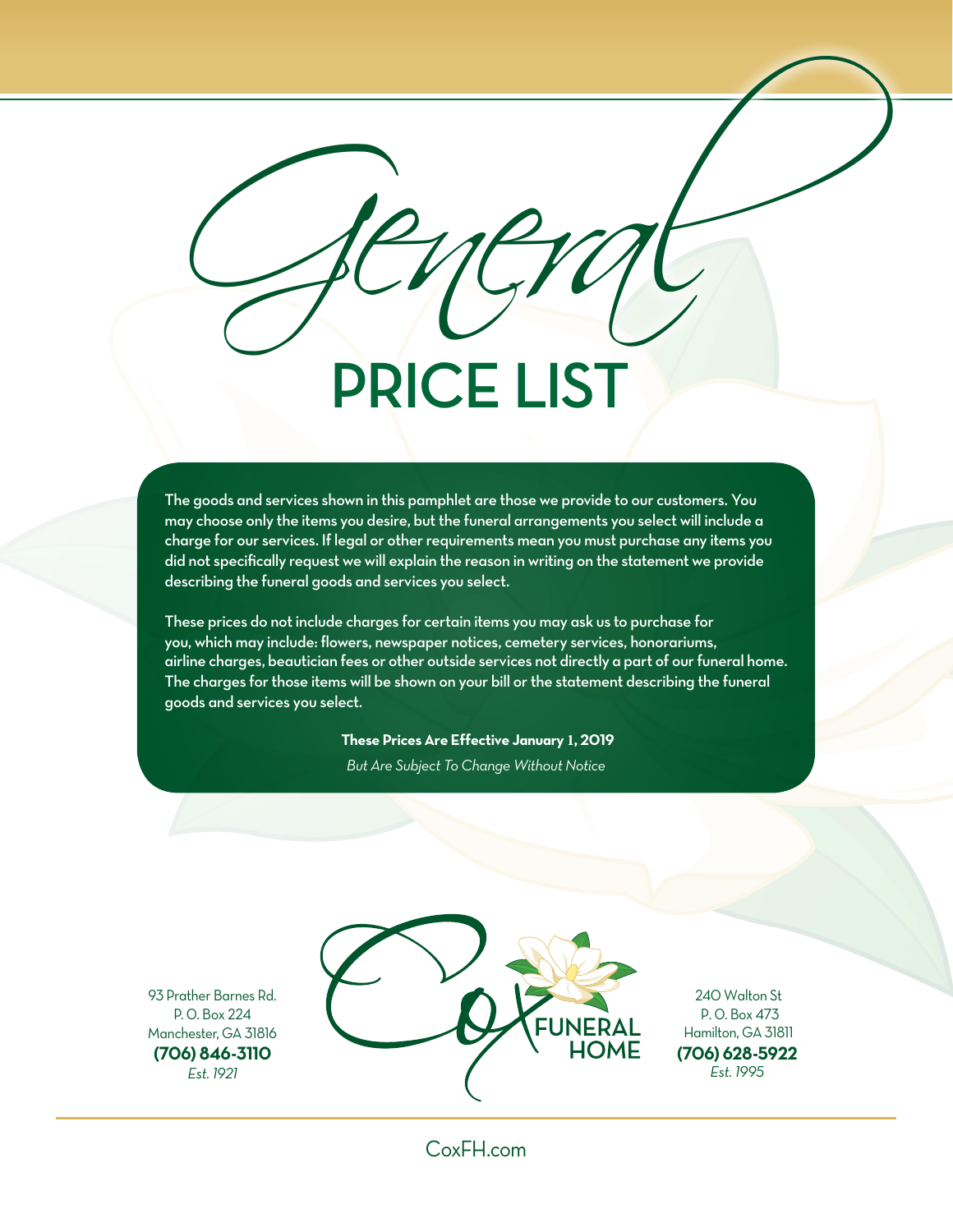The following charges represent

### FULL TRADITIONAL SERVICE FOR CHURCH, CHAPEL OR GRAVESIDE

| (within a 50 mile radius)                                                                                                                                                                                                                                                                    |  |
|----------------------------------------------------------------------------------------------------------------------------------------------------------------------------------------------------------------------------------------------------------------------------------------------|--|
|                                                                                                                                                                                                                                                                                              |  |
| This service includes bathing, dressing, cosmetizing, and casketing and additional care of deceased other than embalming.                                                                                                                                                                    |  |
|                                                                                                                                                                                                                                                                                              |  |
|                                                                                                                                                                                                                                                                                              |  |
| Personnel and equipment                                                                                                                                                                                                                                                                      |  |
| Staff and equipment for orderly direction of funeral process                                                                                                                                                                                                                                 |  |
|                                                                                                                                                                                                                                                                                              |  |
| Including, but not limited to; arrangement consultation around the clock availability of licensed funeral employees and support<br>staff for care of deceased; preparing and filing all death certificates and obtaining any necessary burial, transportation, or<br>cremation permits, etc. |  |
|                                                                                                                                                                                                                                                                                              |  |

• Additional mileage for removal or funeral service

• Beyond a 50 mile radius, mileage charged at the rate of \$2 per loaded mile.

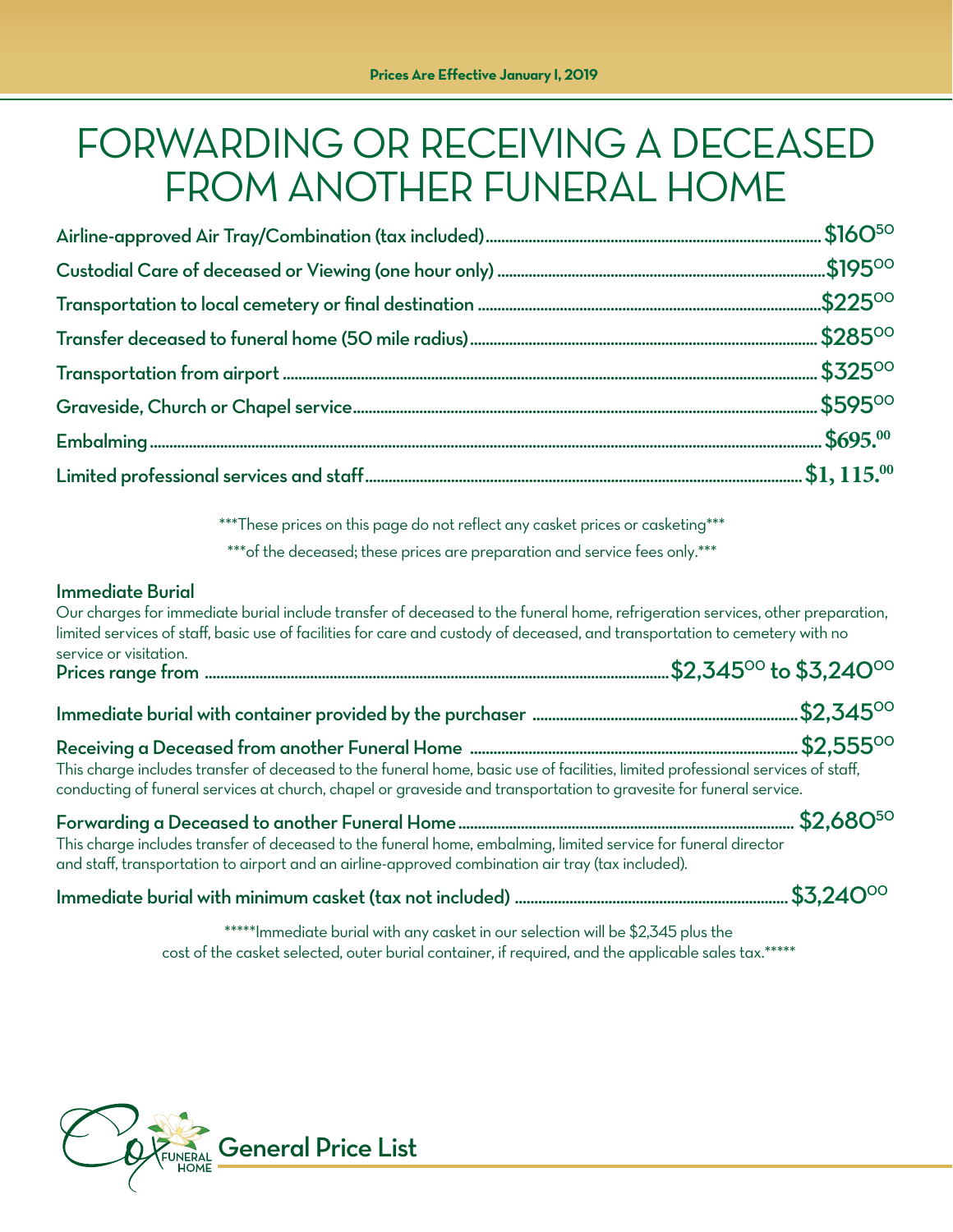# OTHER SERVICES AND MERCHANDISE

| (A complete list will be provided at the funeral home)  |  |
|---------------------------------------------------------|--|
|                                                         |  |
| Death Certificates (Prices set by the State of Georgia) |  |
|                                                         |  |
|                                                         |  |
|                                                         |  |
|                                                         |  |
|                                                         |  |
| (A complete list will be provided at the funeral home)  |  |
| (A complete list will be provided at the funeral home)  |  |
| (A complete list will be provided at the funeral home)  |  |
| (A complete list will be provided at the funeral home)  |  |
| (A complete list will be provided at the funeral home)  |  |

\*\*\*\*Other charges, such as Cash Advance Items, you may ask us to purchase for you may include: flowers, newspaper notices, cemetery services, honorariums, airline charges, beautician fees or other outside services not directly a part of our funeral home. The charges for those items will be shown on your bill or the statement describing the funeral goods and services you select.\*\*\*\*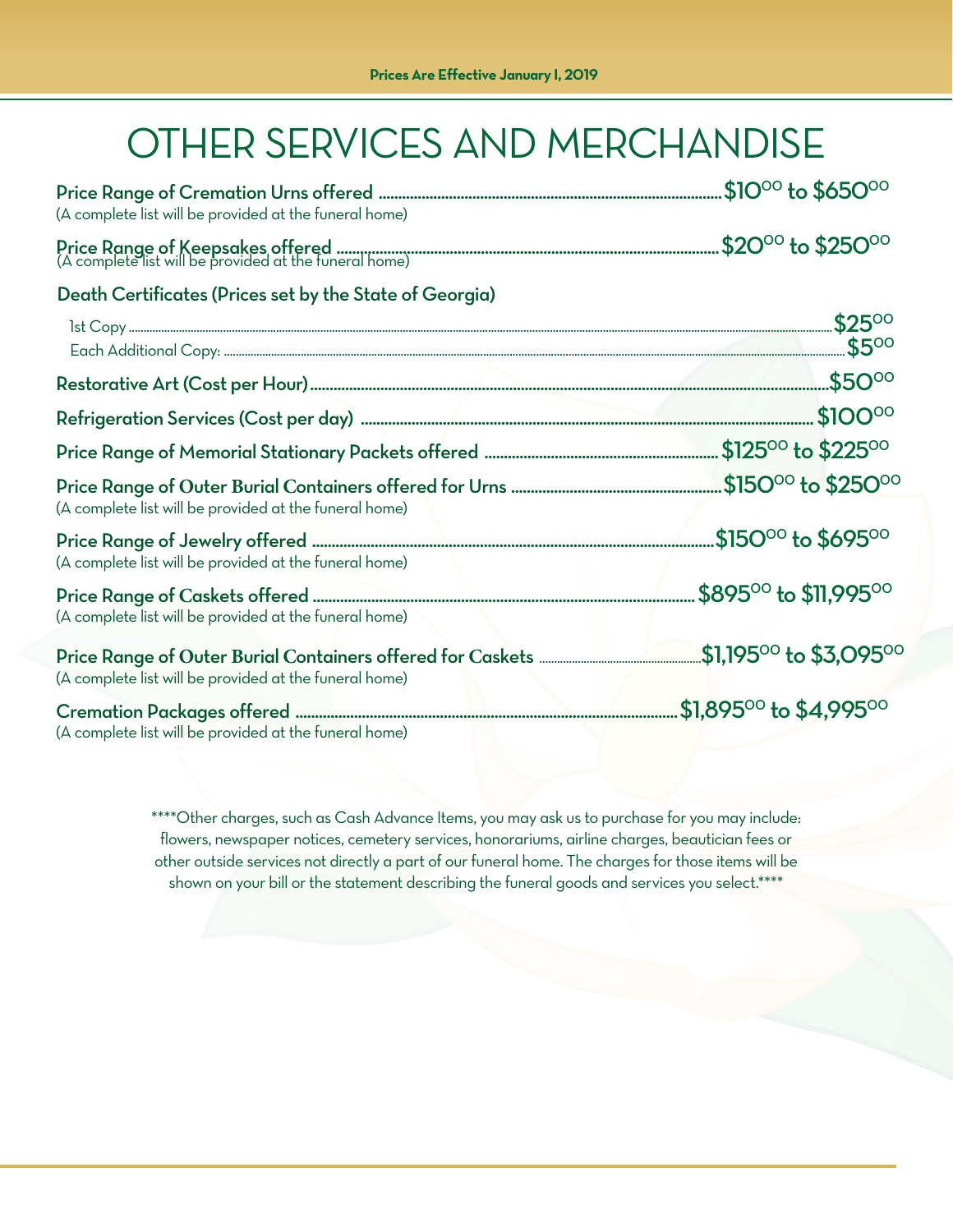## CASKET VAULTS

The following Vaults are units we offer. All others are ordered as needed.

| Concrete with plastic liner                                                                                                                                                                                                                                                                                |  |
|------------------------------------------------------------------------------------------------------------------------------------------------------------------------------------------------------------------------------------------------------------------------------------------------------------|--|
|                                                                                                                                                                                                                                                                                                            |  |
|                                                                                                                                                                                                                                                                                                            |  |
|                                                                                                                                                                                                                                                                                                            |  |
|                                                                                                                                                                                                                                                                                                            |  |
|                                                                                                                                                                                                                                                                                                            |  |
|                                                                                                                                                                                                                                                                                                            |  |
|                                                                                                                                                                                                                                                                                                            |  |
| *****The above vaults are standard size burial vaults; however, if an oversized casket<br>is purchased, an oversized burial vault may be required, depending<br>on the cemetery outer burial container requirements.<br>If an oversized vault is required, we can accommodate such requirements.********** |  |

## URN VAULTS

\*\*\*\*\*The prices above DO NOT include the applicable sales tax. The appropriate sales tax will be included in the Statement of Goods and Services the family chooses.\*\*\*\*\*

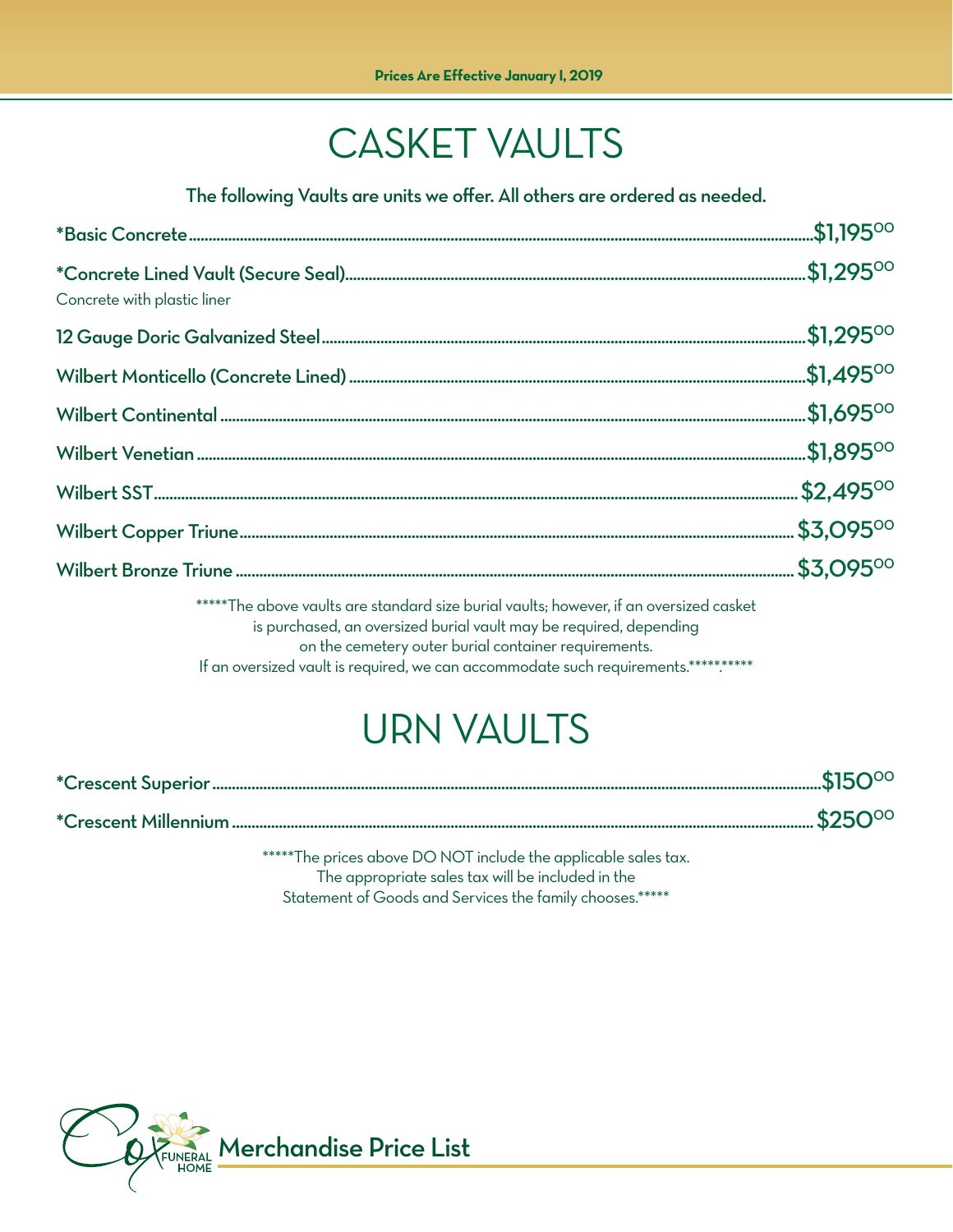## **CASKETS**

The following Caskets are units we keep in stock in our selection rooms:

\*\*\*\*\*The above caskets are standard adult sized; however, the need for an oversized casket can be accommodated, which can affect the price of the outer burial container required, as well as other cemetery charges.\*\*\*\*\*

\*\*\*\*\*The prices listed above DO NOT include the applicable sales tax. The appropriate sales tax will be shown on the Statement of Goods and Services selected by the family.\*\*\*\*\*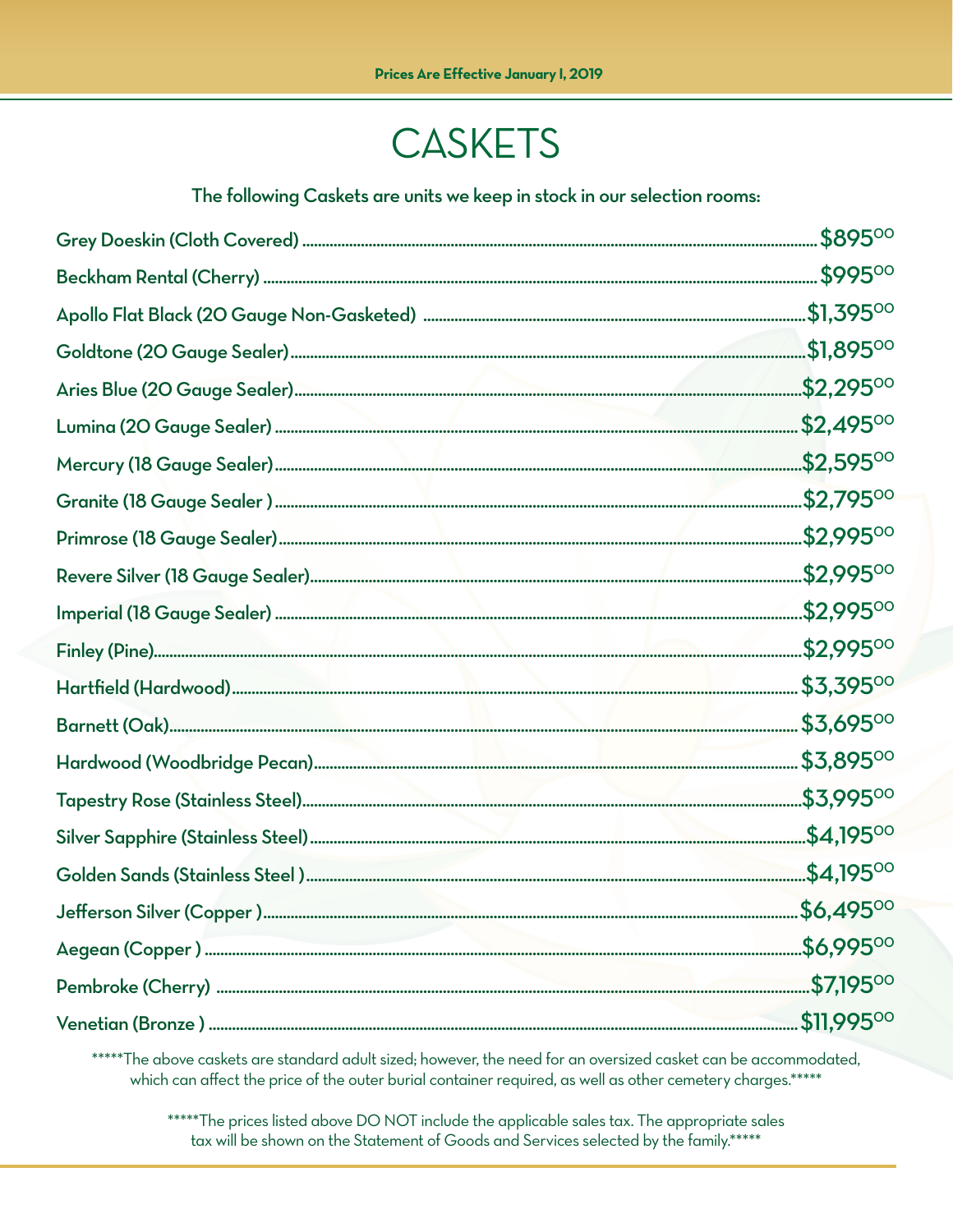## **URNS**

#### The following Urns are units we keep in stock in our selection rooms:

|                                                                                                                                                                                                                                                                                                                                                                                                                                                                                                            | \$9000               |
|------------------------------------------------------------------------------------------------------------------------------------------------------------------------------------------------------------------------------------------------------------------------------------------------------------------------------------------------------------------------------------------------------------------------------------------------------------------------------------------------------------|----------------------|
|                                                                                                                                                                                                                                                                                                                                                                                                                                                                                                            |                      |
|                                                                                                                                                                                                                                                                                                                                                                                                                                                                                                            |                      |
|                                                                                                                                                                                                                                                                                                                                                                                                                                                                                                            |                      |
| $\textbf{Cresent Going Home (Brass)}\textcolor{red}{\textbf{}}\textcolor{red}{\textbf{}}\textcolor{red}{\textbf{}}\textcolor{red}{\textbf{}}\textcolor{red}{\textbf{}}\textcolor{red}{\textbf{}}\textcolor{red}{\textbf{}}\textcolor{red}{\textbf{}}\textcolor{red}{\textbf{}}\textcolor{red}{\textbf{}}\textcolor{red}{\textbf{}}\textcolor{red}{\textbf{}}\textcolor{red}{\textbf{}}\textcolor{red}{\textbf{}}\textcolor{red}{\textbf{}}\textcolor{red}{\textbf{}}\textcolor{red}{\textbf{}}\textcolor{$ |                      |
|                                                                                                                                                                                                                                                                                                                                                                                                                                                                                                            |                      |
|                                                                                                                                                                                                                                                                                                                                                                                                                                                                                                            |                      |
|                                                                                                                                                                                                                                                                                                                                                                                                                                                                                                            |                      |
|                                                                                                                                                                                                                                                                                                                                                                                                                                                                                                            |                      |
|                                                                                                                                                                                                                                                                                                                                                                                                                                                                                                            |                      |
|                                                                                                                                                                                                                                                                                                                                                                                                                                                                                                            |                      |
|                                                                                                                                                                                                                                                                                                                                                                                                                                                                                                            |                      |
|                                                                                                                                                                                                                                                                                                                                                                                                                                                                                                            | $.$ \$195 $^{\circ}$ |
|                                                                                                                                                                                                                                                                                                                                                                                                                                                                                                            | \$32500              |
|                                                                                                                                                                                                                                                                                                                                                                                                                                                                                                            |                      |
|                                                                                                                                                                                                                                                                                                                                                                                                                                                                                                            |                      |

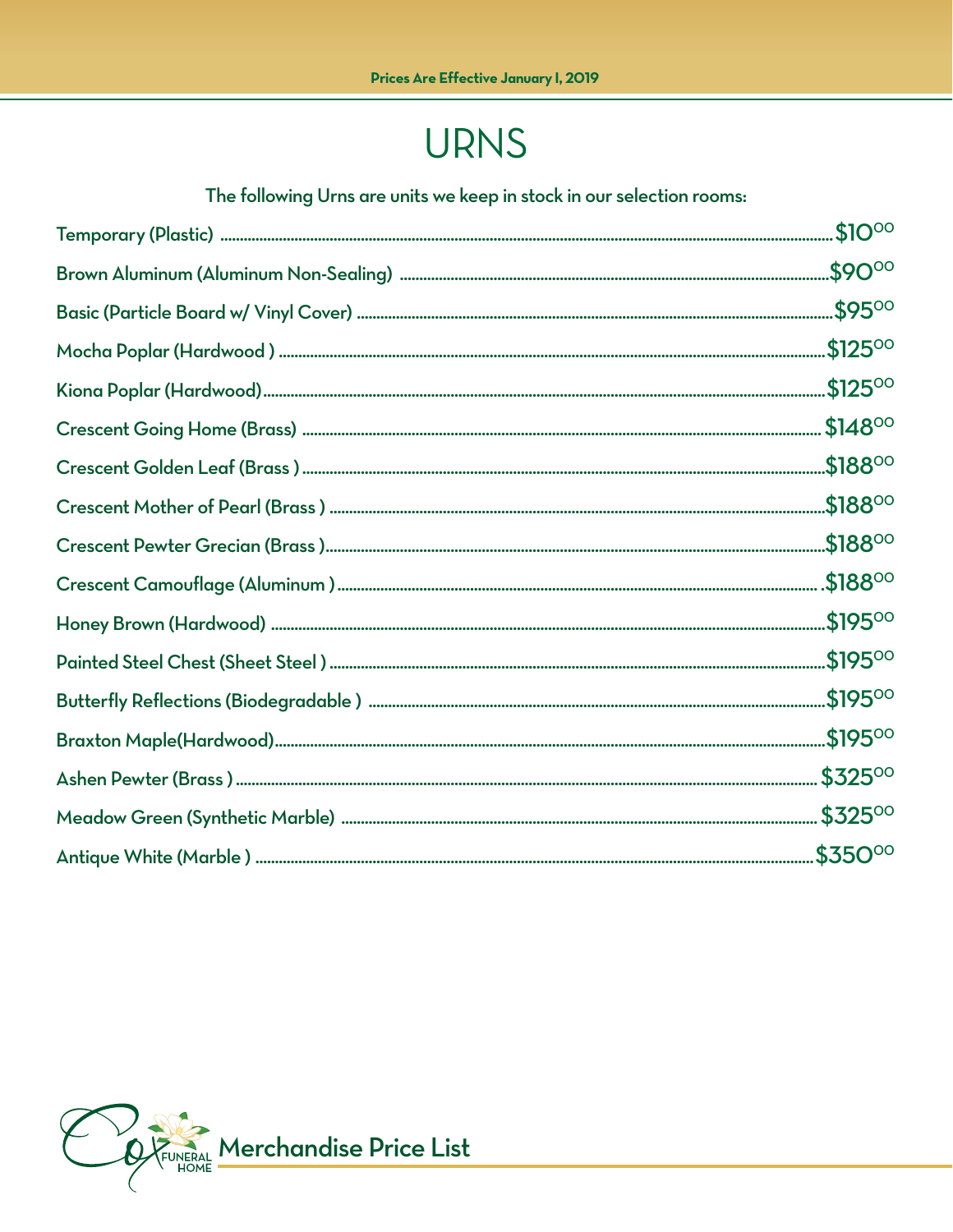## URNS

\*\*\*\*\*The prices above DO NOT include the applicable sales tax; however the appropriate sales tax will be shown on the Statement of Goods and Services selected by the family.\*\*\*\*\*

\*\*\*\*\*The prices above MAY or MAY NOT include the cost of engraving; however this varies based on the companies who supply the above products. If engraving is additional, it will be reflected on the Statement of Goods and Services selected by the family.\*\*\*\*\*

> \*\*\*\*\*The prices above DO NOT include shipping and handling.\*\*\*\* \*\*Regular Shipping \$25.00\*\* \*\*Express Shipping \$45.00\*\*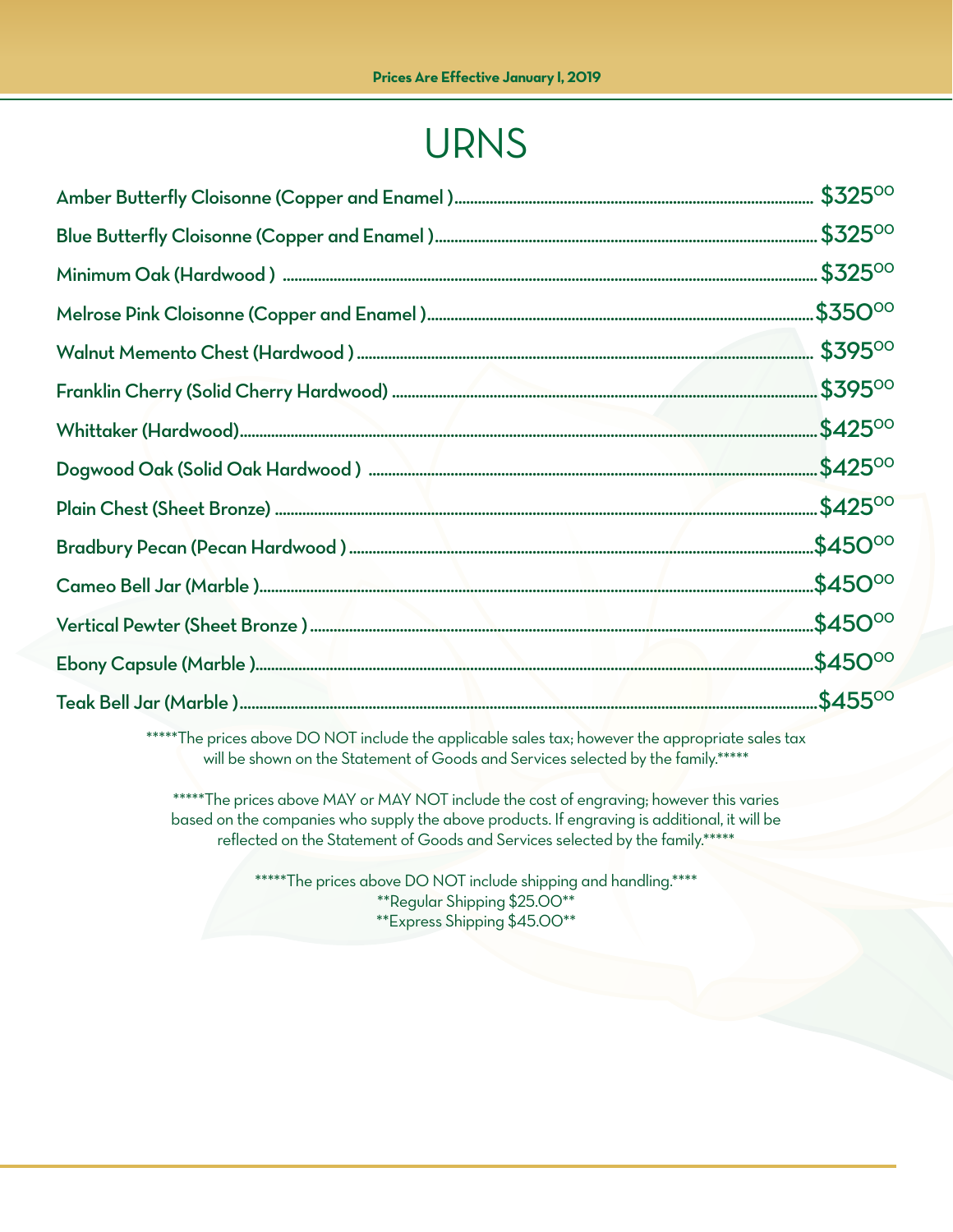## **JEWELRY COLLECTIONS**

The following Jewelry & Keepsakes are units we keep in stock

#### **BATESVILLE LINE:**

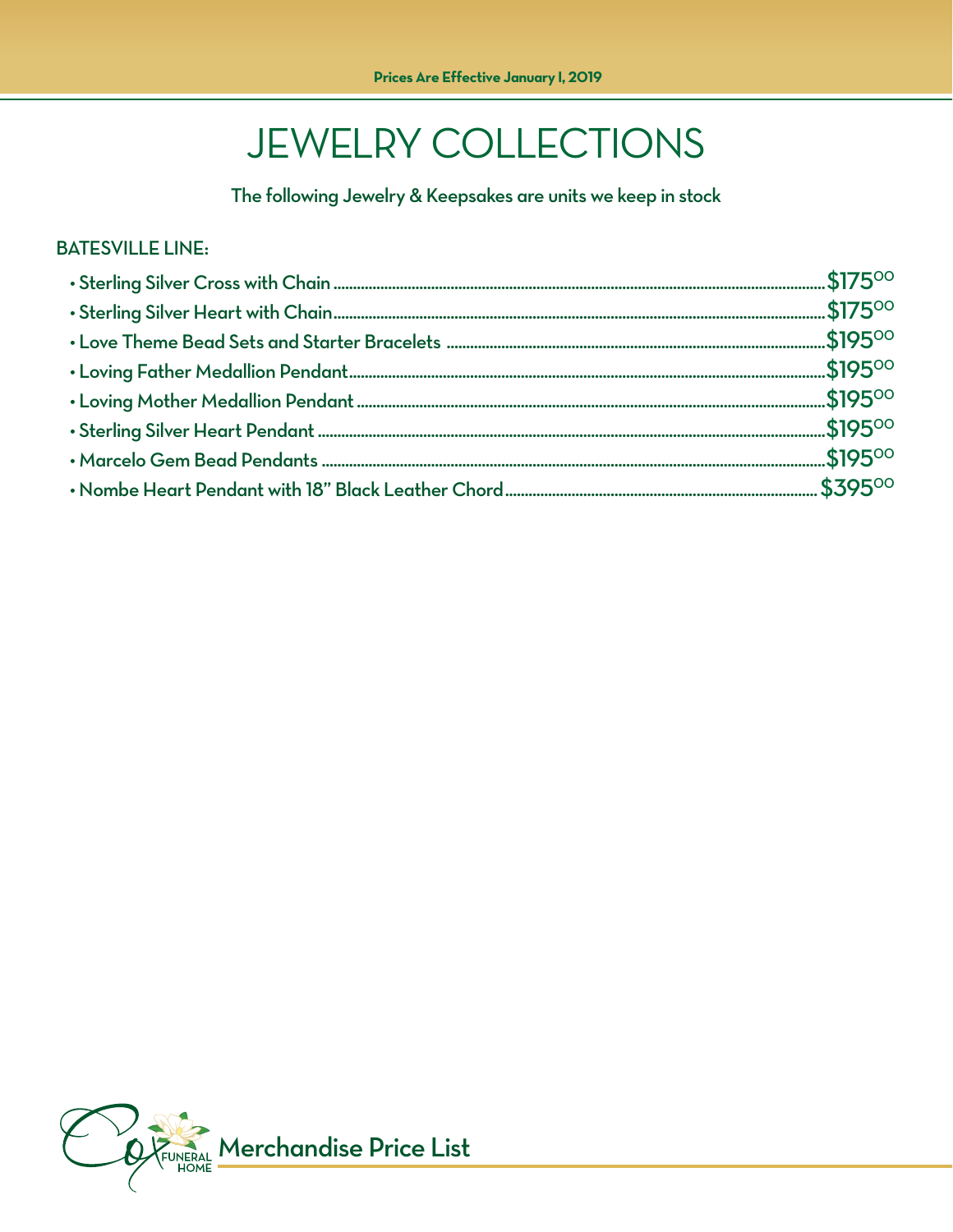# **KEEPSAKE COLLECTIONS**

#### **BATESVILLE LINE:**

#### **TEDDY BEAR LINE:**

|--|--|

#### **CRESCENT LINE:**

#### **SPARTACRAFT LINE:**

|  | CDEOO |
|--|-------|
|--|-------|

\*\*\*\*\*The prices above DO NOT include applicable sales tax. The appropriate sales tax will be listed in the Statement of Goods and Services the family chooses.\*\*\*\*\*

\*\*\*\*\*The prices above MAY or MAY NOT include engraving. If engraving is additional, it will be listed in the Statement of Goods and Services the family chooses.\*\*\*\*\*